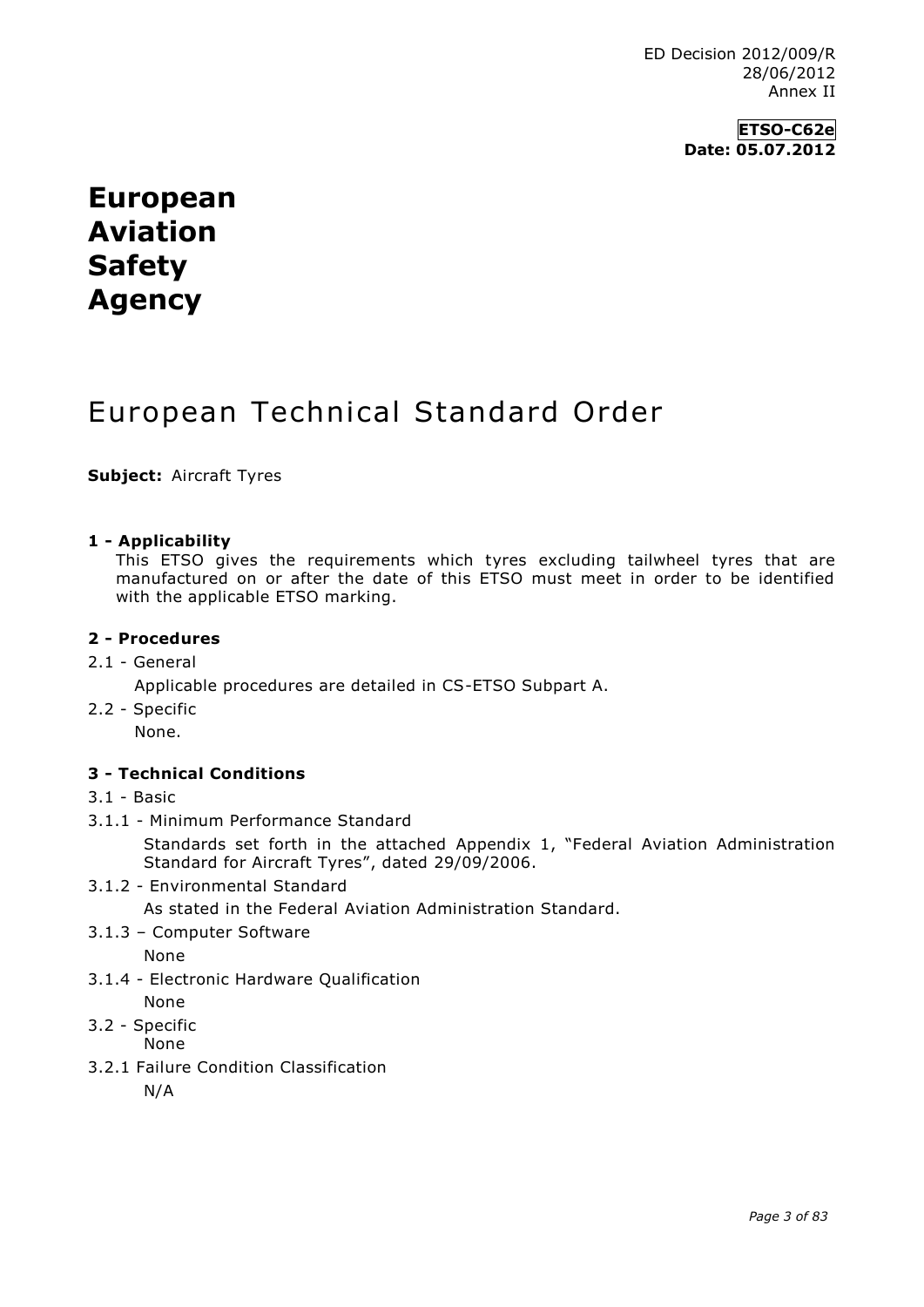### **ETSO-C62e Date: 05.07.2012**

### **4 - Marking**

4.1 - General

Marking as detailed in CS-ETSO Subpart A paragraph 1.2.

#### 4.2 - Specific

- 1. Balance marker, consisting of a red dot, on the sidewall of the tire immediately above the bead to indicate the lightweight point of the tire.
- 2. Production date code (may be included in the established serial number).
- 3. Ply rating must be established. Submit these ratings to the Tire and Rim Association, Inc. (TRA) or European Tyre and Rim Technical Organization (ETRTO). If the ply rating is marked on the tire, the load rating marked on the tire must be consistent with the ply rating established.
	- A.1.1.1.1.1.1.1.1 **NOTE:** for a new programme aircraft, define new tire dimensions and submit them to ETRTO for publication in the ETRTO Data Book. You do not have to wait until your submitted dimensions are incorporated into the Data Book before applying for the ETSO.
- 4. Serial number: the plant code and production date code may be included.
- 5. Size and load ratings, established and identified in a timely manner in the TRA *Aircraft Year Book*, latest edition or in the ETRTO *Aircraft Tyre and Rim Data Book*, latest revision. See the NOTE at paragraph g.
- 6. Skid depth, marked in inches to the nearest one-hundredth as defined in appendix 1.
- 7. Speed rating, in MPH and as identified in appendix 1, paragraph 4.b that is equal to or less than the speed at which the tire has been qualified.
- 8. Tire type. Mark tires requiring a tube with the words "Tube type."
- 9. Non-re-treadable tires must be marked accordingly.

#### **5 - Availability of Referenced Document**

See CS-ETSO Subpart A paragraph 3.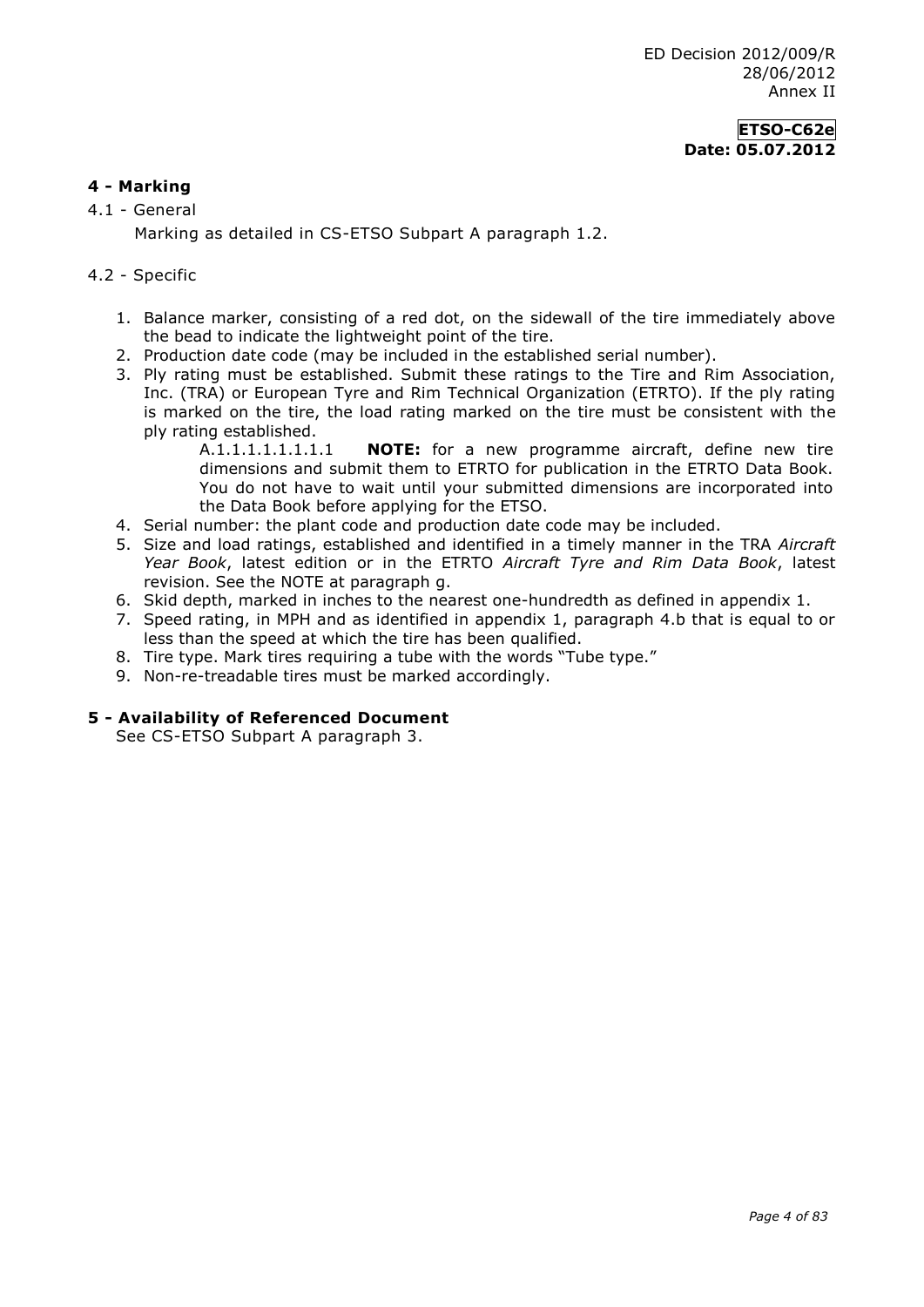#### **APPENDIX 1. FAA STANDARD FOR AIRCRAFT TIRES**

**1. PURPOSE.** Minimum performance standards for new and re-qualified radial and bias tires, excluding tailwheel tires, to be identified as meeting the standards of ETSO-C62e.

**2. SCOPE.** Minimum performance standards apply to aircraft tires having speed and load ratings based on the speeds and loads to which the tires have been tested.

#### **3. DEFINITIONS.**

**Bias tire:** a pneumatic tire whose ply cords extend to the beads and are laid at alternate angles substantially less than 90º to the centerline of the tread. May also have a bias belted tire with a circumferential belt.

**Radial tire:** a pneumatic tire whose ply cords extend to the beads and are laid approximately at 90º to the centerline of the tread, the carcass being stabilised by an essentially inextensible circumferential belt.

**Load rating:** maximum permissible static load at a specific inflation pressure. Use the rated load combined with the rated inflation pressure when selecting tires for application to an aircraft, and for testing to the performance requirements of this ETSO.

**Rated inflation pressure:** specified unloaded inflation pressure which will result in the tire deflecting to the specified static loaded radius when loaded to its rated load against a flat surface.

**Static loaded radius (SLR):** perpendicular distance between the axle centerline and a flat surface for a tire initially inflated to the unloaded rated inflation pressure and then loaded to its rated load.

**Ply rating:** an index of tire strength from which a rated inflation pressure and its corresponding maximum load rating are determined for a specific tire size.

**Speed rating:** maximum ground speed at which the tire has been tested in accordance with this ETSO.

**Skid depth:** distance between the tread surface and the bottom of the deepest groove as measured in the mold.

#### **4. DESIGN AND CONSTRUCTION .**

**a.** General Standards. Tires selected for use on a specific aircraft must demonstrate suitability through appropriate laboratory simulations described in paragraphs 5.a or 5.b of this appendix, as appropriate. Determine material suitability by:

**(1)** Temperature: show by tests or analysis that the physical properties of the tire materials are not degraded by exposure to temperature extremes of -40 $\degree$ C (-40 $\degree$ F) and +71,1 $\degree$ C (+160ºF) for a period of not less than 24 hours at each extreme.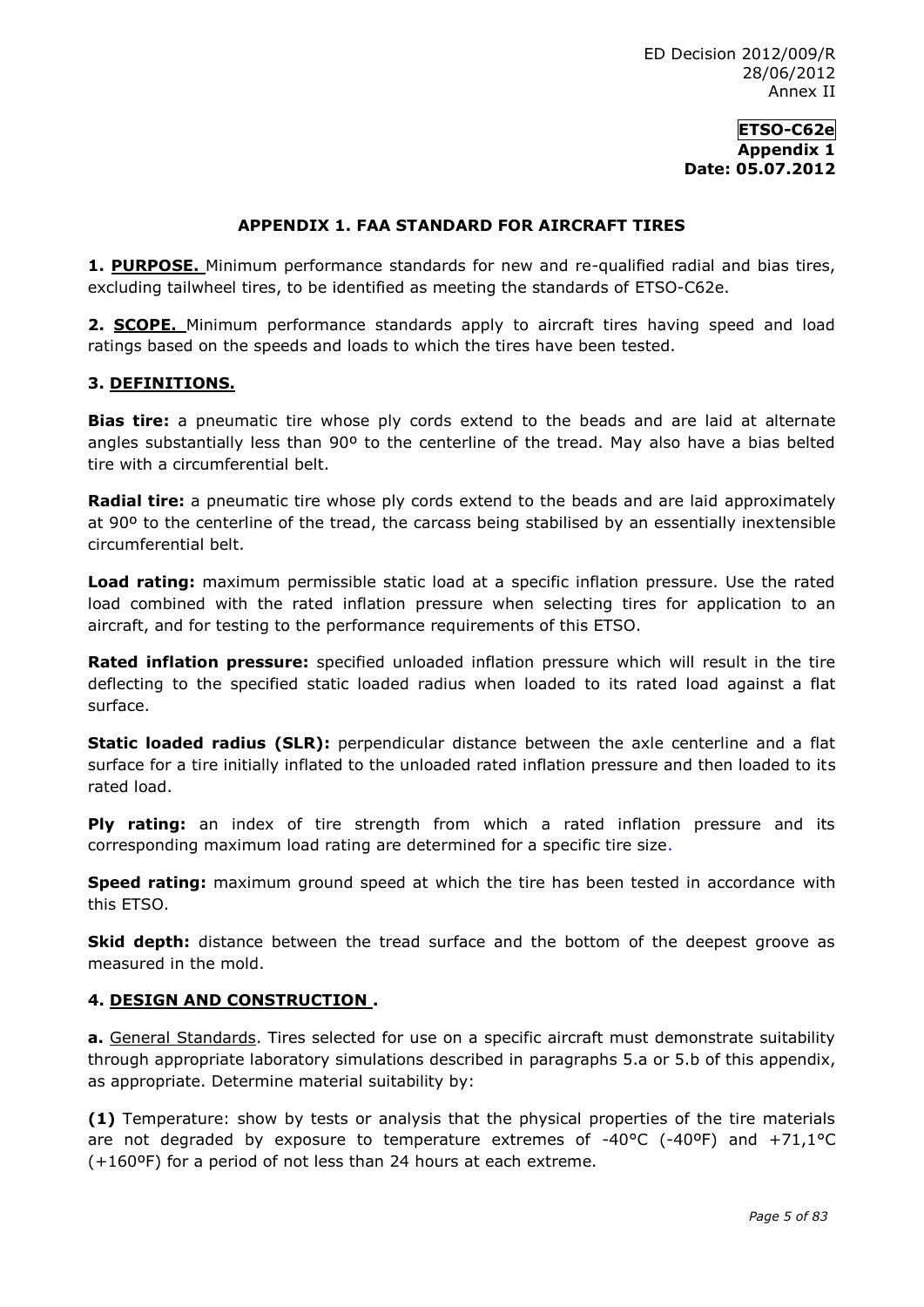**(2)** Wheel rim heat: substantiate by the applicable tests or show by analysis that the physical properties of the tire materials have not been degraded by exposure of the tire to a wheelbead seat temperature of not lower that 148,9°C (300°F) for at least 1 hour, except that lowspeed tires or nose-wheel tires may be tested or analysed at the highest wheel-bead seat temperatures expected to be encountered during normal operations.

**b.** Speed Rating. See Table 1 below for applicable dynamometer test speeds for corresponding maximum takeoff ground speeds. For takeoff speeds over 245 mph, the tire must be tested to the maximum applicable load-speed-time requirements and identified with the proper speed rating.

| Max Takeoff Speed<br>Mph at liftoff over: | But not over: | Max takeoff Speed<br>Of Aircraft Max Tire<br>$mph$ : | Min Dynamometer<br>Speed (Figures 1, 2<br>or 3) Min Tire mph: |
|-------------------------------------------|---------------|------------------------------------------------------|---------------------------------------------------------------|
| 0                                         | 120           | 120                                                  | 120                                                           |
| 120                                       | 160           | 160                                                  | 160                                                           |
| 160                                       | 190           | 190                                                  | 190                                                           |
| 190                                       | 210           | 210                                                  | 210                                                           |
| 210                                       | 225           | 225                                                  | 225                                                           |
| 225                                       | 235           | 235                                                  | 235                                                           |
| 235                                       | 245           | 245                                                  | 245                                                           |

# TABLE 1. Applicable Dynamometer Test Speeds

**c.** Overpressure. The tire must successfully withstand a hydrostatic pressure of at least four times its rated inflation pressure for 3 seconds without bursting.

d. Helicopter tires. You may use aircraft tires qualified according to this ETSO on helicopters. In such cases for standard tires, you may increase the maximum static load rating by a factor of 1.5 with a corresponding increase in rated inflation pressure without additional qualification testing (round loads to the nearest 10 lbs and inflation pressures to the nearest whole psi.). If significant taxi distance is expected, these guidelines may not apply. Consult tire and rim

manufacturers for appropriate tire size selection. Maximum permissible inflation for aircraft tires used on helicopters is 1.8 times the rated inflation pressure.

**e.** Dimensions. Maintain the tire size (outside diameter, shoulder diameter, section and shoulder width), within specified tolerances.

**NOTE:** for a new programme aircraft, define new tire dimensions and submit them to TRA for publication in the TRA Data Book. You do not have to wait until your submitted dimensions are incorporated into the Data Book before applying for the ETSO.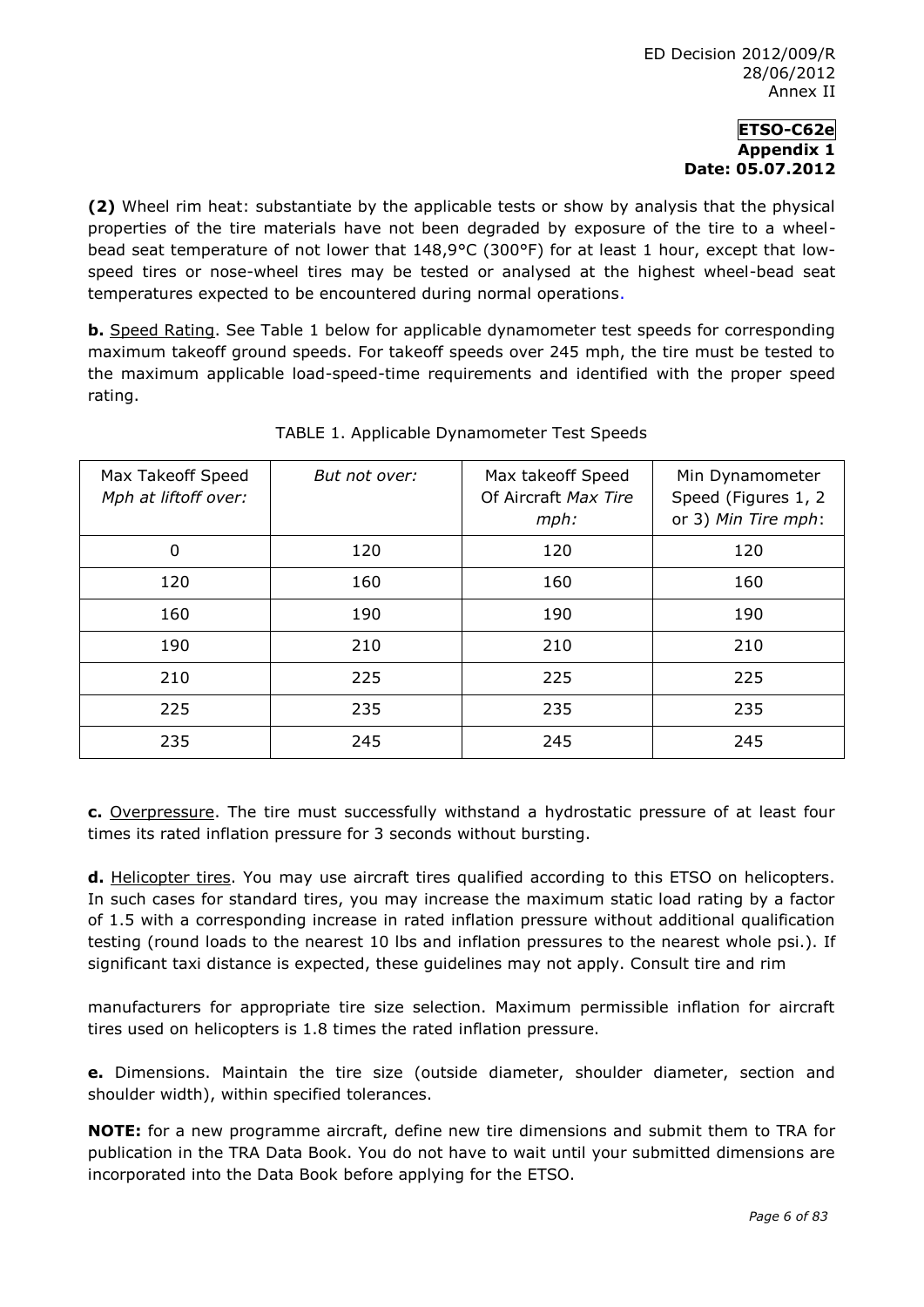**(1)** Outside diameter, shoulder diameter, section width and shoulder width: For the bias ply tire, outside diameter and section width are specified to a maximum and minimum value after a 12 hour growth period at rated inflation pressure. Shoulder diameter and width dimensions are specified to a maximum value after a 12-hour growth period at rated inflation pressure. Radial tire dimensions are limited by the grown tire envelope according to the static loaded radius (SLR) requirements in paragraph 4.e.(3) below.

**(2)** Due to the increased inflation pressures permitted when using an aircraft tire in a helicopter application, we permit tire dimensions to be 4% larger.

**(3)** Static loaded radius (SLR):

**(a)** Bias tires: provide the nominal SLR. The actual SLR is determined on a new tire stretched for a minimum of 12 hours at rated inflation pressure.

**(b)** Radial tires: provide the nominal SLR. The actual SLR of a radial tire is determined at rated inflation pressure after running 50 takeoffs, following paragraph **5.a.(2)** requirements.

**(4)** Helicopter tires: maximum dimensions for new tires used on helicopters are 4% larger than maximum aircraft tire dimensions. (In calculating maximum overall and shoulder diameters, rim diameter should be deducted before applying 4%.)

**f.** Inflation retention. After an initial 12-hour minimum stabilisation period at rated inflation pressure, the tire must retain the inflation pressure with a loss of pressure not exceeding 5% of the initial pressure for 24 hours. Measure the ambient temperature at the start and finish of the test to ensure that any pressure change was not caused by an ambient temperature change.

**g.** Balance. Test all tires for static unbalance. A balance marker, consisting of a red dot, must be affixed on the sidewall of the tire immediately above the bead to indicate the lightweight point of the tire. The dot must remain for any period of storage plus the original tread life of the tire.

**(1)** Auxiliary tires (not main or tailwheel tires): the moment of static unbalance (M) for auxiliary tires shall not be greater than the value determined using this equation:

 $M = 0.025D^2$ 

Round the computed equation values to the next lower whole number where M is in inchounces and D is the standardised maximum new tire inflated outside diameter in inches. Your design must include requirements to measure the level of unbalance on each tire, and approved procedures to correct the unbalance within the above limits if necessary.

**(2)** All main tires and all tires with 46-inch and larger outside diameter: the moment of static unbalance (M) for main tires shall not be greater than the value determined using this equation:

 $M = 0.035D^2$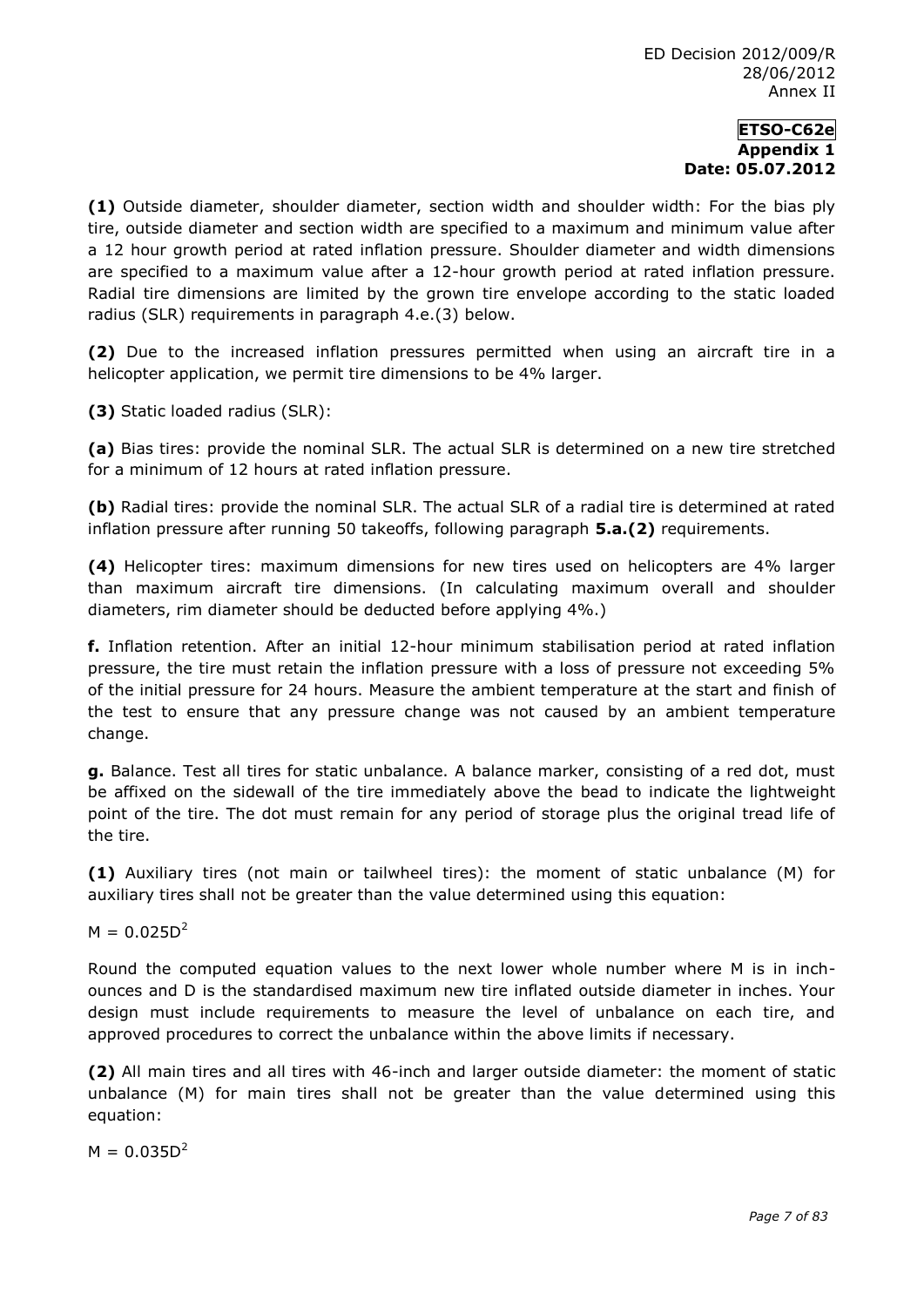Round the computed equation values to the next lower whole number where M is in inchounces and D is the standardised maximum new tire inflated outside diameter in inches. Your design must include requirements to measure the level of unbalance on each tire, and approved procedures to correct the unbalance within the above limits if necessary.

## **5. TIRE TEST REQUIREMENTS.**

**a.** Use a single test specimen for a qualification test. The tire must withstand the following dynamometer cycles without detectable signs of deterioration, other than normal expected tread surface abrasion, except when the overload takeoff condition is run last (see paragraph **5.a.(8)** below).

**(1)** Dynamometer cycle requirements: all aircraft tires must satisfactorily withstand 58 dynamometer cycles as a demonstration of overall performance, plus 3 overload dynamometer cycles as a demonstration of the casing's capability under overload. The 58 dynamometer cycles consists of 50 takeoff cycles, per **5.a.(2)**, and 8 taxi cycles, per **5.a.(7)**. The overload cycles consist of 2 taxi cycles, per **5.a.(7)** at 1.2 times rated load and 1 overload takeoff cycle per **5.a.(8)** starting at 1.5 times rated load. Run the dynamometer cycles in any order. However, if the overload takeoff cycle is not run last, the tire must not show detectable signs of deterioration after the cycle completion, other than normal expected tread surface abrasion.

**(2)** Takeoff cycles: the 50 takeoff cycles shall realistically simulate tire performance during runway operations for the most critical combination of takeoff weight and speed, and aircraft center-of-gravity position. When determining the most critical combination of the above, be sure to account for increased speeds resulting from high field elevation operations and high ambient temperatures, if applicable. Specify the appropriate load-speed-time data or parameters that correspond to the test envelope in which the tire is to be tested. Figures 1, 2, and 3 are graphic representations of the test. Starting at zero speed, load the tire against the dynamometer flywheel. The test cycles must simulate one of the curves illustrated in Figure 1 or 2 (as applicable to speed rating), or Figure 3.

- Figure 1 defines a test cycle that applies to any aircraft tire with a speed rating of 120  $\bullet$ mph or 160 mph.
- Figure 2 defines a test cycle that applies to any aircraft tire with a speed rating greater  $\bullet$ than 160 mph.
- Figure 3 defines a test cycle that applies for any speed rating, is based on the most  $\bullet$ critical takeoff loads, speeds, and distances, and is aircraft specific.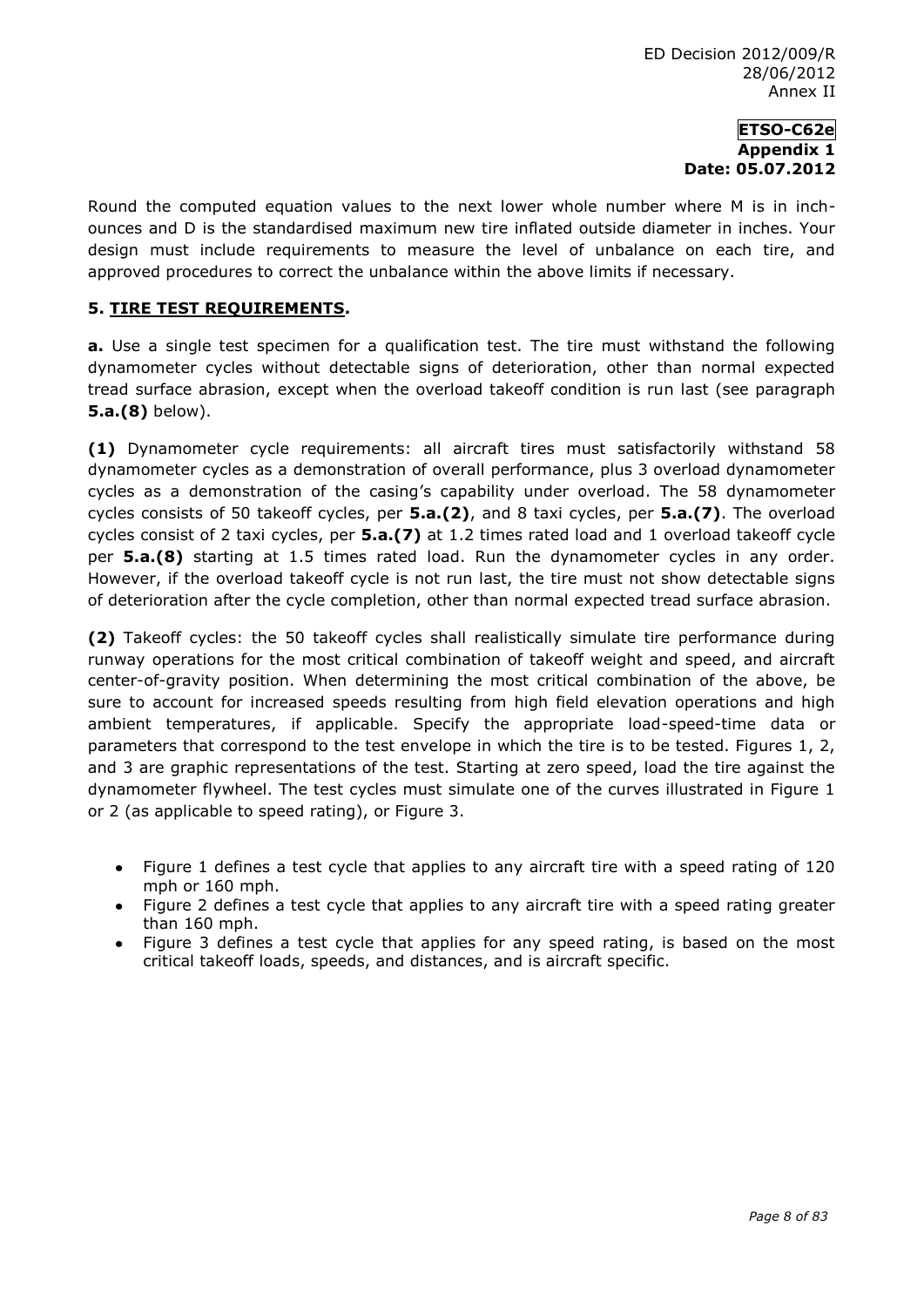

#### **Symbol Definitions (Figures 1, 2, and 3)**

 $L_0$  Tire load (lbs) at start of takeoff (not less than the load rating), Figures 1, 2, and 3.

 $L_0$ <sup>1</sup> Tire load (lbs) at start of takeoff for the operational load curve, Figure 3.

 $L_1$  Tire load (lbs) at rotation, Figures 1 and 3.

 $L_1^1$  Tire load (lbs), Figure 3.

L<sub>2</sub> Tire load at liftoff, 0 lbs, Figures 1, 2, and 3.

- $S_0$  Zero (0) mph, Figures 1, 2, and 3.
- S<sub>1</sub> Speed at rotation in mph, Figure 3.

S<sub>2</sub> Tire speed at liftoff in mph (not less than the speed rating), Figures 1, 2, and 3.

 $T_0$  Time at start of takeoff, 0 s, Figures 1, 2, and 3.

- $T_1$  20 seconds, Figure 1.
- $T_2$  Time to rotation in seconds, Figures 1, 2, and 3.
- $T_3$  Time to liftoff in seconds, Figures 1, 2, and 3.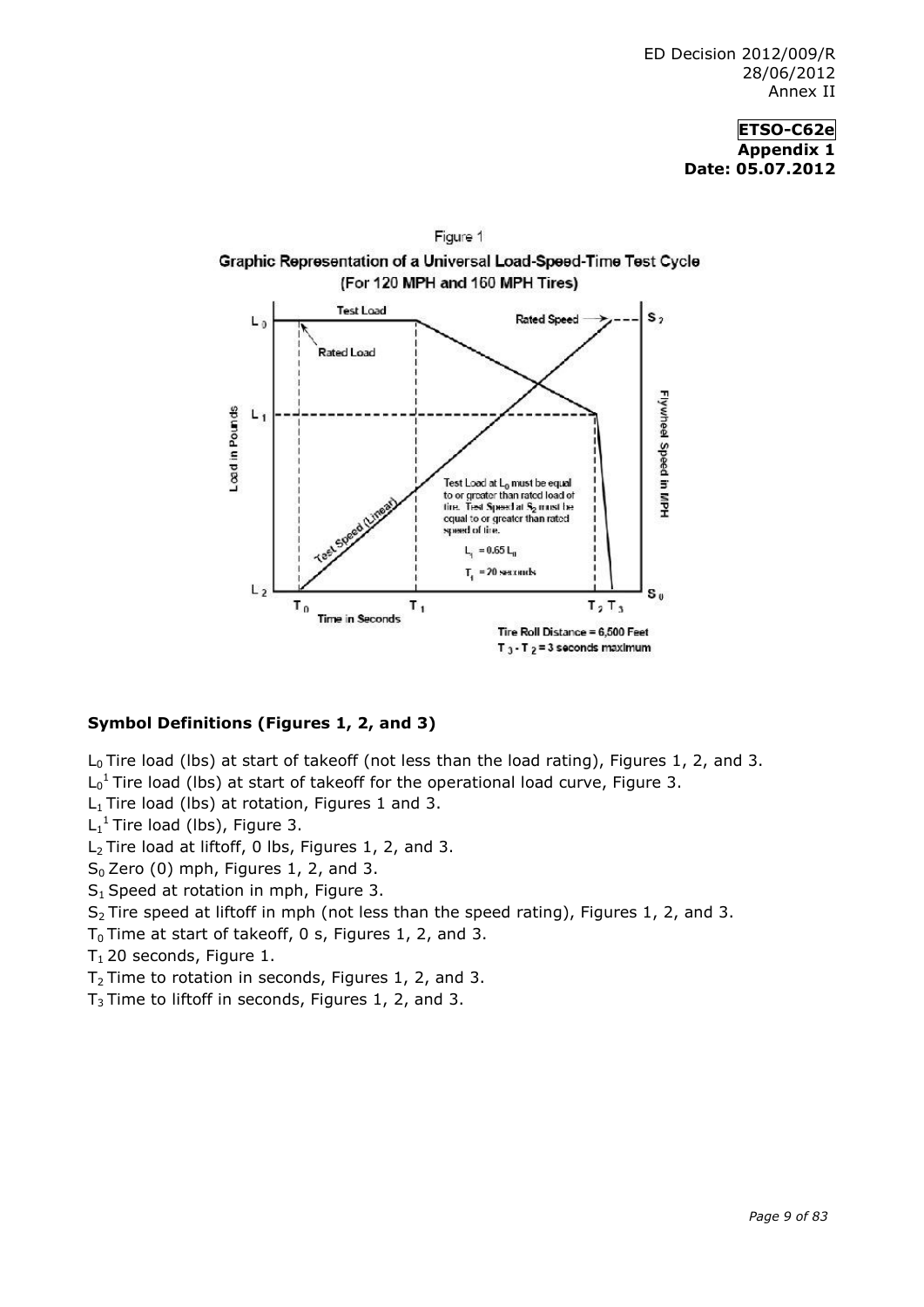Figure 2 Graphic Representation of a Typical Universal Load-Speed-Time Test Cycle (For Tires Rated above 160 MPH)



Tire Roll Distance = 11,500 Feet  $T_3 - T_2 = 3$  seconds maximum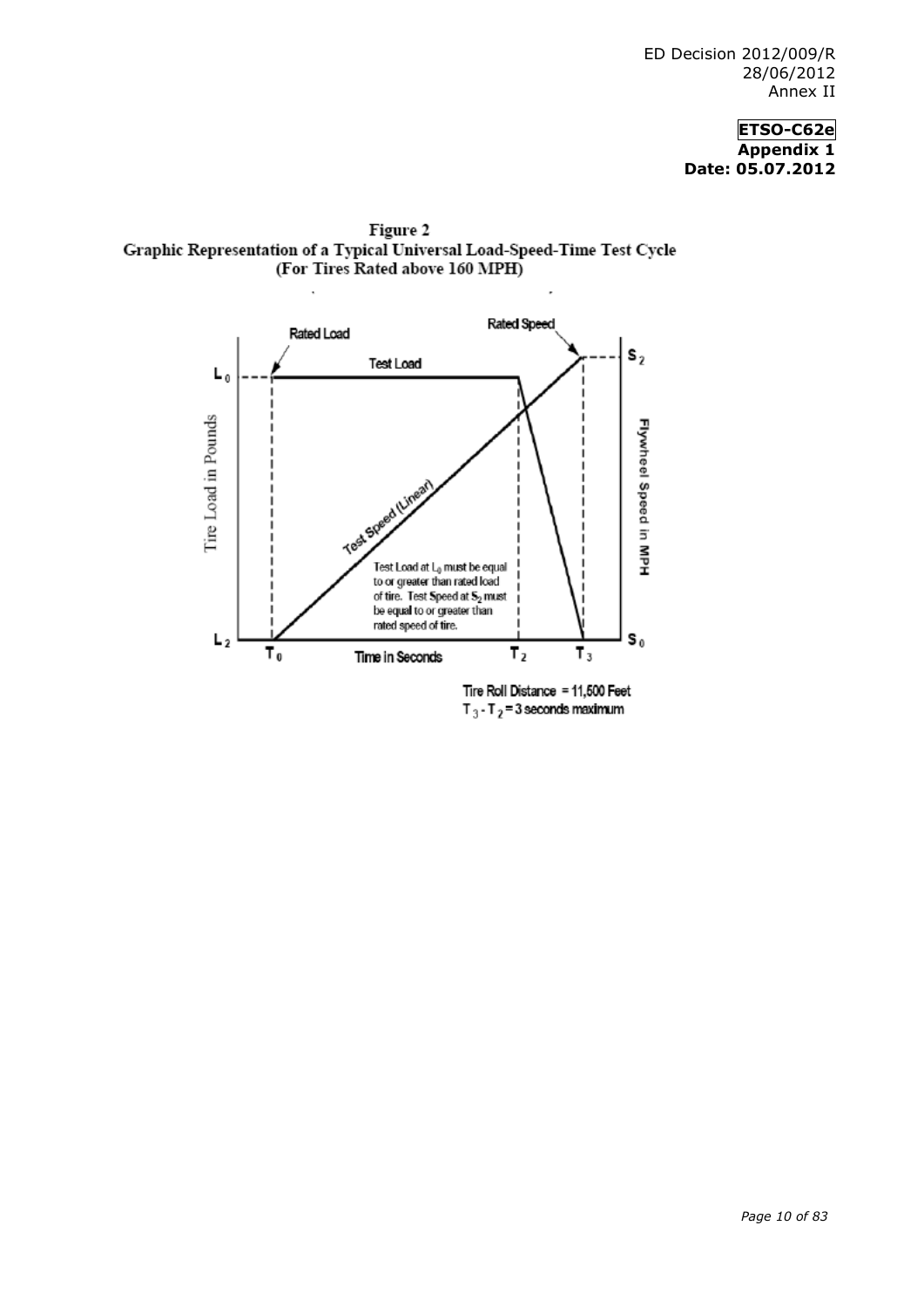

Figure 3 Graphic Representation of a Typical Rational Load-Speed-Time Test Cycle

**(3)** Test load: the minimum allowable load at the start of the test is the rated load of the tire. The test loads must conform to Figures 1 or 2 (as applicable), or Figure 3. Figures 1 and 2 define a test cycle generally applicable to any aircraft. If you use Figure 3 to define the test cycle, select the loads based on the most critical takeoff conditions you established. At any speed throughout the test cycle, the ratio of the test load to the operational load must be the same as, or greater than, the ratio at the start of the test.

**(4)** Test inflation pressure: the pressure needed to provide the same loaded radius on the flywheel as was obtained on a flat surface at the rated tire load and inflation pressure. Make both determinations at the same ambient temperature. Do not adjust the test inflation pressure to compensate for changes created by temperature variations during the test.

**(5)** Test temperatures and cycle interval: the temperature of the gas in the tire or the casing temperature measured at the hottest point of the tire may not be:

**(a)** Lower than 40,6°C (105ºF) at the start of the overload takeoff cycle and at the start of at least 45 of the 50 takeoff cycles, and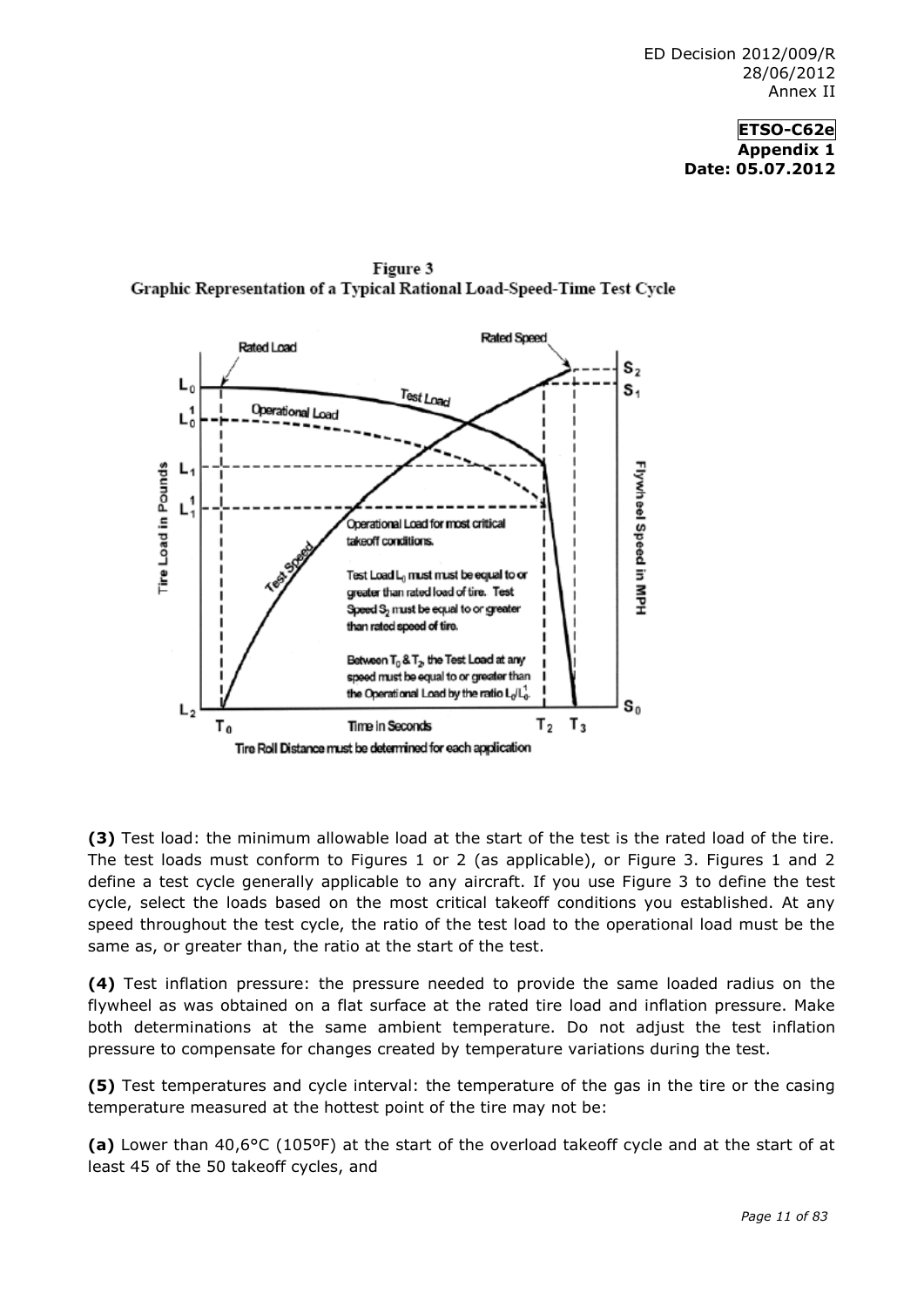**(b)** Lower than 48,9°C (120ºF) at the start of at least 9 of the 10 taxi cycles.

For the remaining cycles, the contained gas or casing temperature may not be lower than 26,7°C (80ºF) at the start of each cycle. Rolling the tire on the dynamometer flywheel is an acceptable method for obtaining the minimum starting temperature.

**(6)** Dynamometer takeoff cycle speeds: see Table 1 for the dynamometer test speeds for the corresponding maximum aircraft takeoff speeds.

**(7)** Taxi cycles: tire must withstand 10 taxi cycles on a dynamometer under the test conditions in Table 2 below.

| Number of<br>Taxi Runs | Min Tire Load<br>(lbs) | Min Speed<br>(mph) | Tire speed rating<br>120/160 mph<br>Min Rolling | Tire speed rating<br>Over 160 mph<br>Min Rolling |
|------------------------|------------------------|--------------------|-------------------------------------------------|--------------------------------------------------|
|                        |                        |                    | Distance (ft)                                   | Distance (ft)                                    |
| 8                      | Rated                  | 40                 | 25,000                                          | 35,000                                           |
|                        | $1.2 \times$ Rated     | 40                 | 25,000                                          | 35,000                                           |

**(8)** Overload takeoff cycle: the overload takeoff cycle shall duplicate the test described in paragraph **5.a.(2)** with the test load increased by a factor of 1.5 throughout. Good condition of the tire tread is not required after completion of this test cycle, if you run this test last. If the overload takeoff cycle is not run last, the tire must withstand the cycle without detectable signs of deterioration, other than normal expected tread surface abrasion.

**(9)** Diffusion test: after completing the 61 test cycles, the tire must retain the inflation pressure to within 10% of the initial test pressure for a period of 24 hours. Measure the ambient temperature at the start and finish of this test to ensure that any pressure change was not caused by an ambient temperature change.

**(10)** Tire/wheel slippage: tires should not slip on the wheel rim during the first five dynamometer cycles. Any slippage that subsequently occurs must not damage the tube valve of tube type tires, or the gas seal of the tire bead of tubeless tires.

**b.** Alternate qualification procedures: 120 mph rated tires. For 120 mph speed rating tires, you may use the following variable mass flywheel procedure:

**(1)** Test load: load must meet or exceed the tire rated load throughout the entire test roll distance.

**(2)** Test inflation pressure: pressure needed to provide the same loaded radius on the flywheel as was obtained on a flat surface at the rated tire load and inflation pressure. Make both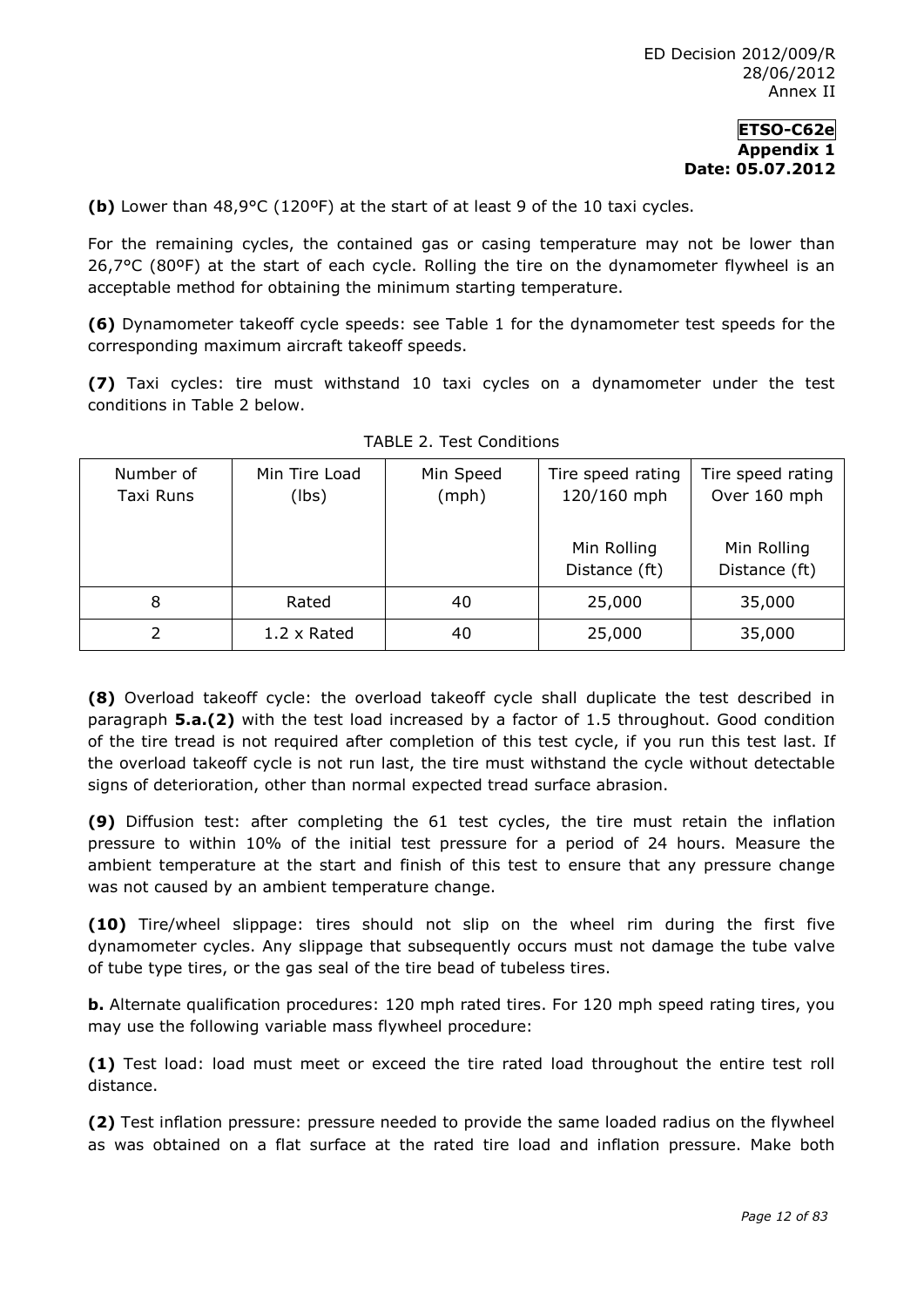determinations at the same ambient temperature. Do not adjust the test inflation pressure to compensate for changes created by temperature variations during the test.

**(3)** Temperature and cycle interval: the temperature of the gas in the tire, or the casing temperature measured at the hottest point of the tire, may not be lower than 40,6°C (105ºF) at the start of at least 180 of the 200 landing cycles. For the remaining cycles, the contained gas or casing temperature may not be lower than 26,7°C (80ºF) at the start of each cycle. Rolling the tire on the dynamometer is an acceptable method for obtaining the minimum starting temperature.

**(4)** Kinetic energy: calculate the kinetic energy of the flywheel to be absorbed by the tire using this equation:

 $KE = CW(V<sup>2</sup>) = Kinetic energy (ft-lbs)$ 

where  $C = 0.0113$  $W =$  Load rating of the tire (lbs)  $V = 120$  mph

**(5)** Dynamometer cycle requirements: tire must satisfactorily withstand 200 landing cycles on a variable mass dynamometer flywheel. If you cannot use the exact number of flywheel plates to obtain the calculated kinetic energy value, select a greater number of plates and adjust the dynamometer speed to obtain the required kinetic energy. Divide the total number of dynamometer landings into two equal parts having the speed ranges provided in paragraphs **5.b.(5)(a)** and **5.b.(5)(b)**.

**(a)** Low speed landings: in the first series of 100 landings, the maximum landing speed is 90 mph and the minimum unlanding speed is 0 mph. Adjust the landing speed so the tire will absorb 56% of the kinetic energy calculated using the equation in paragraph **5.b.(4)** above. If the adjusted landing speed is calculated to be less than 80 mph, then determine the landing speed by adding 28% of the calculated kinetic energy (see paragraph **5.b.(4)** above) to the flywheel kinetic energy at 64 mph, and determine the unlanding speed by subtracting 28% of the calculated kinetic energy from the flywheel kinetic energy at 64 mph.

**(b)** High speed landings: in the second series of 100 landings, the minimum landing speed is 120 mph and the nominal unlanding speed is 90 mph. Adjust the unlanding speed as needed to ensure that the tire will absorb 44% of the calculated kinetic energy (see paragraph **5.b.(4)**  above).

## **6. REQUALIFICATION TESTS.**

**a.** Re-qualify altered tires, with changes in materials, design and/or manufacturing processes that could adversely affect the performance and reliability, to the dynamometer tests described under paragraph **5**. Some examples include **(1)** or **(2)** below, or both:

**(1)** Changes in casing construction, such as the number of plies and/or bead bundles, ply cord makeup (material, denier, number of strands) and configuration (radial and bias).